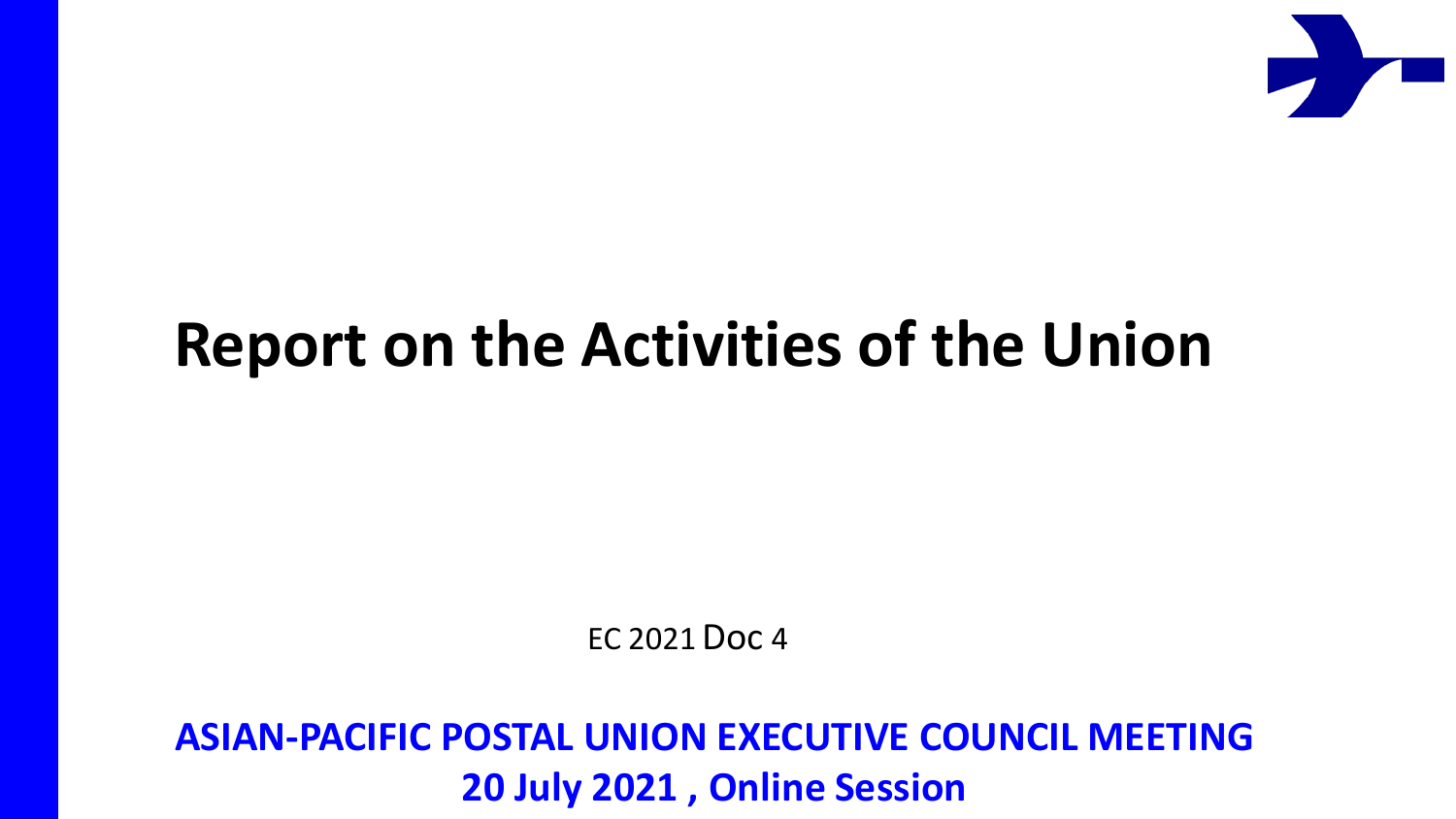#### **Report on the Activities of the Union 2020 – 2021 (EC 2021 Doc 4)**



**The report covers the three parts of the business from 1 January 2020 – 30 April 2021 :** 

- **Administrative Section**
- **Training Section**
- **Consultancy Section**

**The action required is for the EC to note the report.**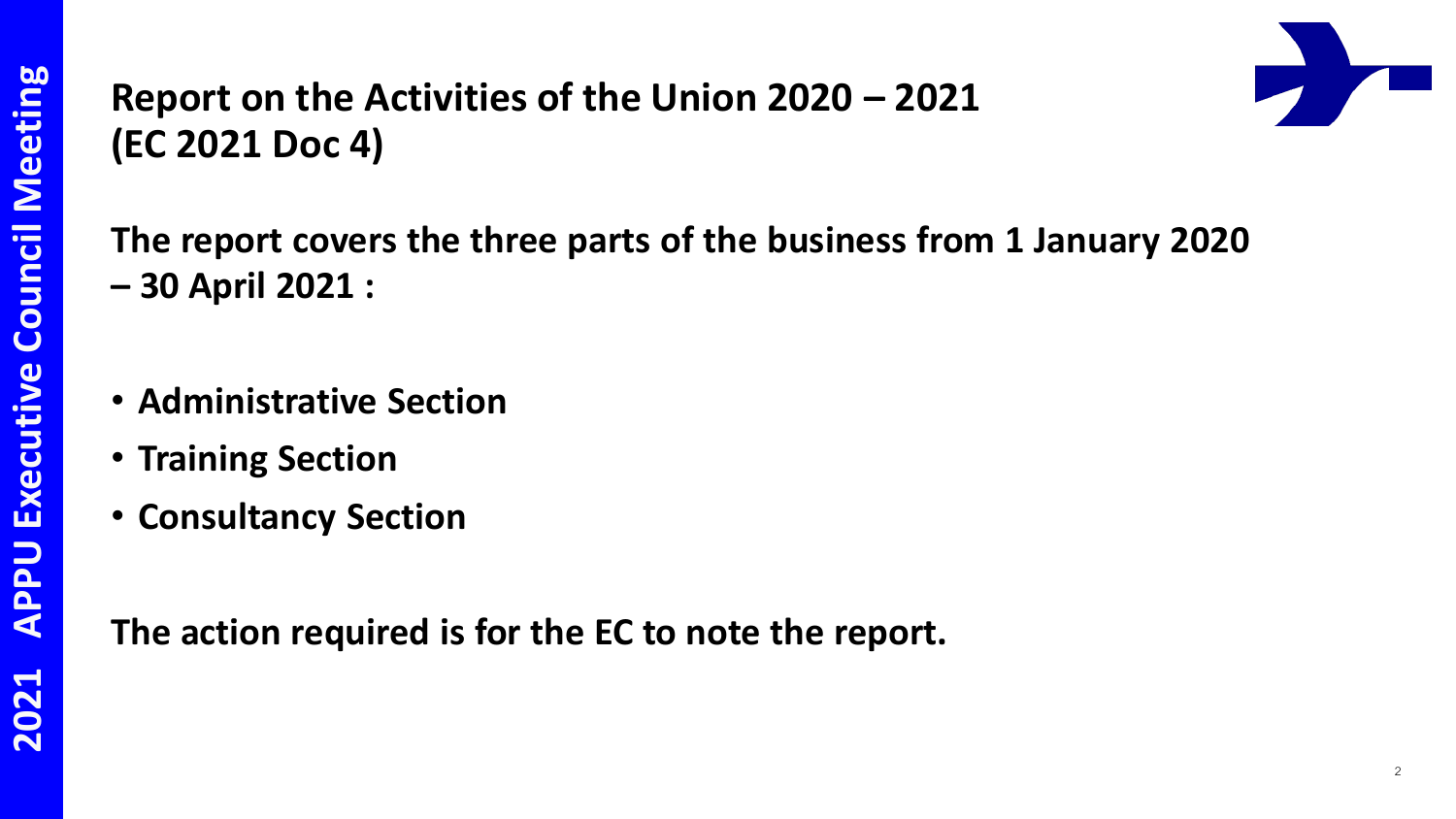#### **Administrative Section (1)**



- The APPU Secretary General attended the sessions of the UPU CA/ POC from 24 to 28 February 2020 in Bern, Switzerland and delivered a report after the meetings.
- The Bureau successfully implemented the 2019 EC decision to relocate the RTCAP from Singapore to Bangkok on 16 March 2020.
- High Level Strategic Discussion on the sustainable future of the College was held on 17 March 2020. The APPU/UPU Reform WG, the Bureau, and the Reform Consultant have worked together to develop the plan.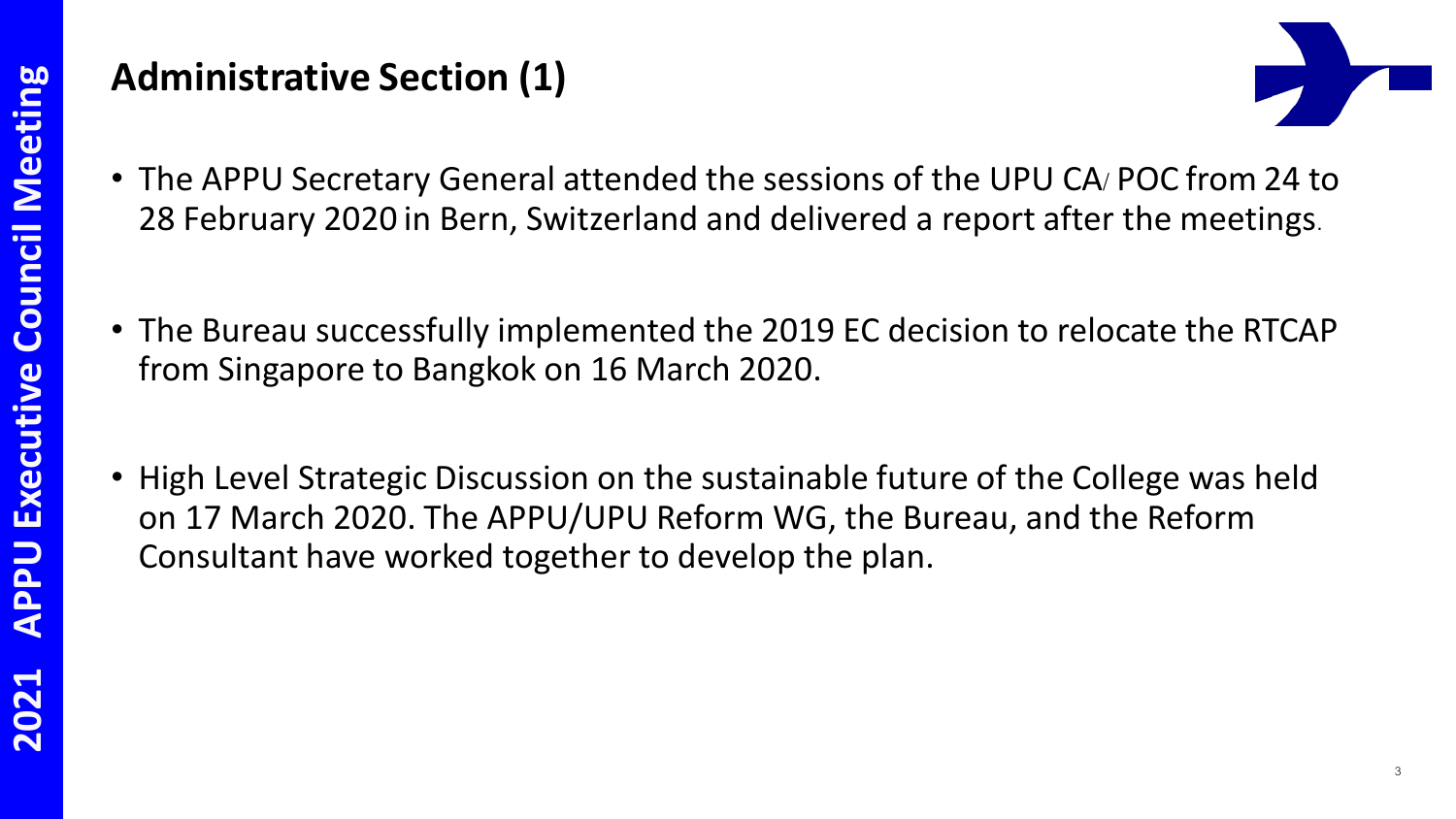#### **Administrative Section (2)**



- The online APPU EC meeting was convened successfully from 15 June to 22 July 2020.
- The APPU newsletter, created in 2014, increase its frequency from July 2020 from every two-months to monthly.
- The APPU celebrated the 50<sup>th</sup> anniversary of APPC virtually on 10 September 2020.
- The online APPU meeting on UPU open-up was convened successfully on 24 February 2021.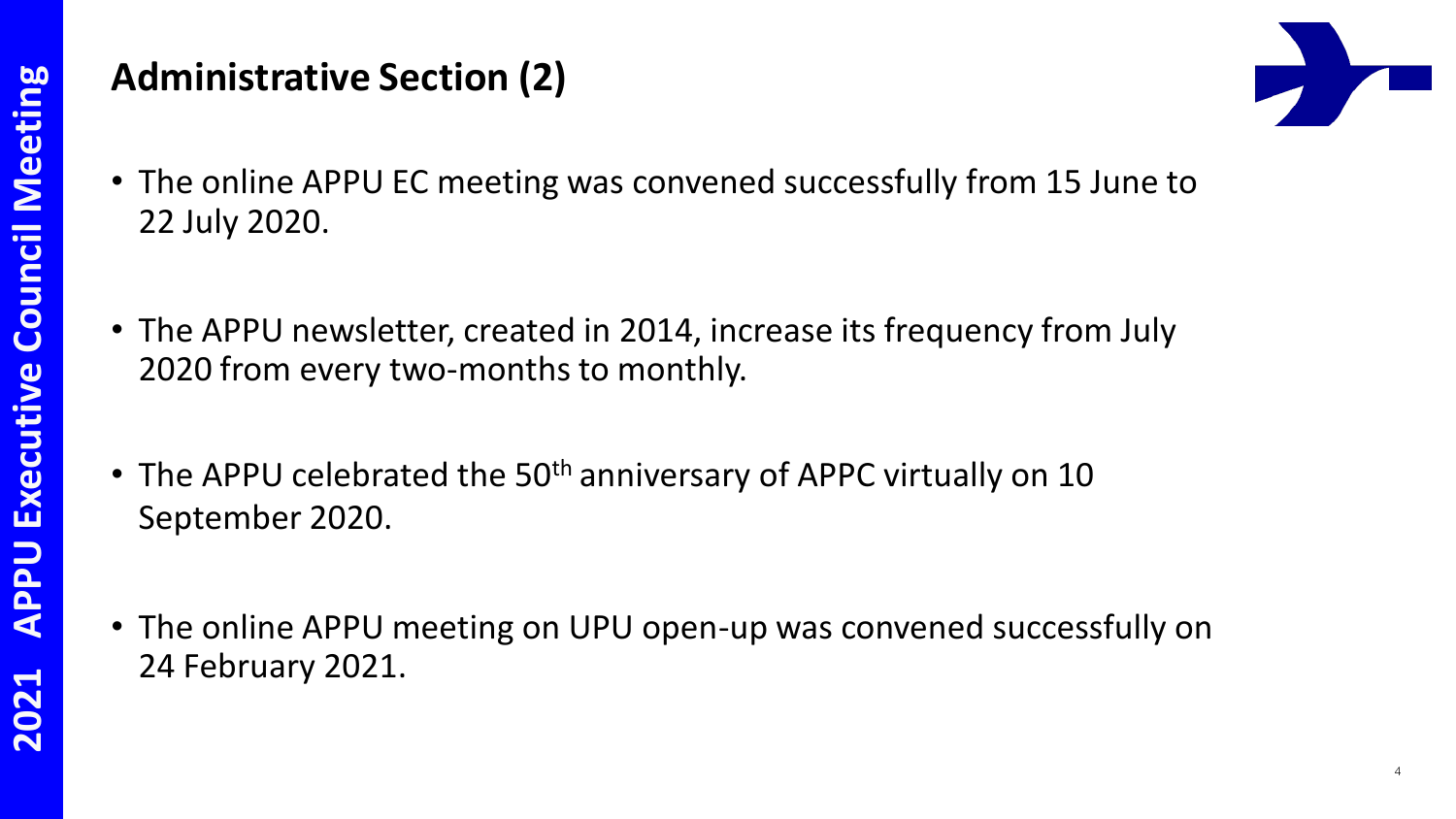### **Training Section (1)**

5

In 2020, the Training Section completed the following trainings:

• 14 regular courses

| No.                      | <b>Regular Courses</b>                      | <b>Dates (2020)</b> | <b>Participants</b> |
|--------------------------|---------------------------------------------|---------------------|---------------------|
| <b>Physical training</b> |                                             |                     |                     |
| $\mathbf{1}$             | <b>Digital Financial Services</b>           | $6$ Jan $-$ 17 Jan  | 16                  |
| $\overline{2}$           | Leadership for Postal Managers              | $6$ Jan $-$ 17 Jan  | 6                   |
| $\overline{3}$           | <b>Advanced Business Management</b>         | $3$ Feb $-21$ Feb   | 6                   |
| 4                        | <b>Strategy Formulation &amp; Execution</b> | $3$ Feb $-21$ Feb   | 5                   |
| <b>Online training</b>   |                                             |                     |                     |
| 5                        | Parcel & Logistics Management               | 10 Aug $-$ 4 Sep    | 5                   |
| 6                        | <b>Operations Management</b>                | 10 Aug $-$ 4 Sep    | 12                  |
| $\overline{\mathbf{z}}$  | <b>Service Quality Management</b>           | $21$ Sep $-9$ Oct   | 8                   |
| 8                        | <b>E-Business and Technology</b>            | $21$ Sep $-9$ Oct   | 12                  |
| 9                        | Human Resource Management                   | 19 Oct - 30 Oct     | 14                  |
| 10                       | Marketing & Innovation for Posts            | 19 Oct - 13 Nov     | $\overline{4}$      |
| 11                       | <b>Postal Management</b>                    | 19 Oct - 20 Nov     | $\overline{7}$      |
| 12                       | <b>International Postal Services</b>        | 23 Nov - 18 Dec     | 12                  |
| 13                       | <b>Express Mails Service</b>                | $30$ Nov $-$ 18 Dec | 10                  |
| 14                       | <b>International Mail Accounting</b>        | 30 Nov - 18 Dec     | 10                  |
| <b>Total</b>             |                                             |                     | 127                 |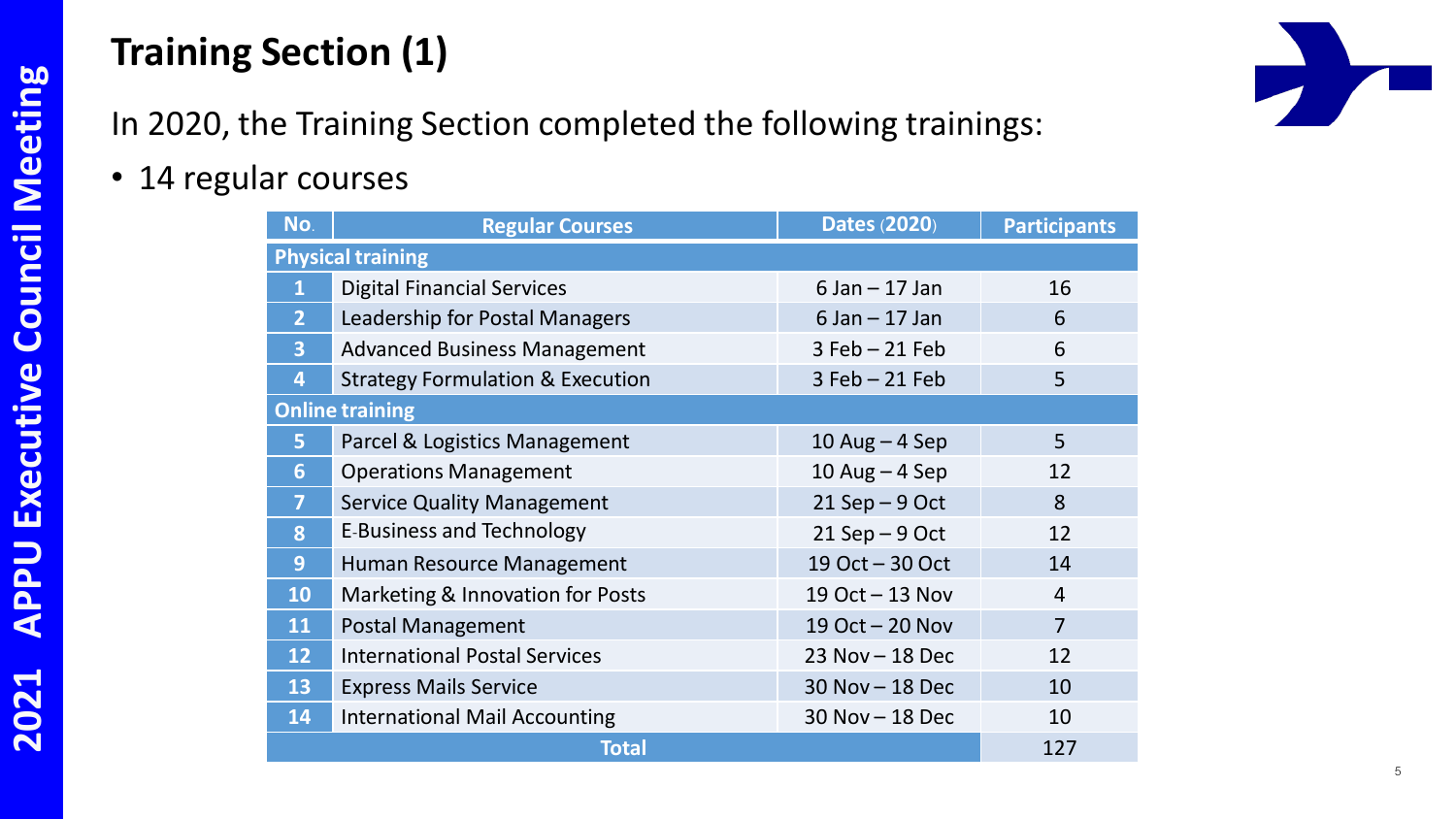## **Training Section (2)**

• 4 workshops

| No.                       | <b>Workshops</b>                | <b>Dates (2020)</b> | <b>Participants</b> |
|---------------------------|---------------------------------|---------------------|---------------------|
| <b>Physical workshops</b> |                                 |                     |                     |
|                           | <b>Managing Innovation</b>      | $10$ Feb $-15$ Feb  |                     |
| 2 <sup>1</sup>            | <b>Philatelic Strategy</b>      | $10$ Feb $-15$ Feb  |                     |
| <b>Online workshops</b>   |                                 |                     |                     |
| 3                         | Practical e-Commerce Management | 17 Aug $-$ 21 Aug   |                     |
| 4                         | <b>Driving Digital Strategy</b> | $25$ Sep $-1$ Oct   | 2                   |
| Total                     |                                 |                     | 5                   |

• 1 online Joint Seminar

| No. | <b>Topics</b>                                  | <b>Dates (2020)</b> | <b>Participants</b> |
|-----|------------------------------------------------|---------------------|---------------------|
|     | APPU / UNI-Apro Post & Logistics Joint Seminar | $18$ Nov $-$ 19 Nov | 18                  |
|     | <b>Total</b>                                   |                     |                     |

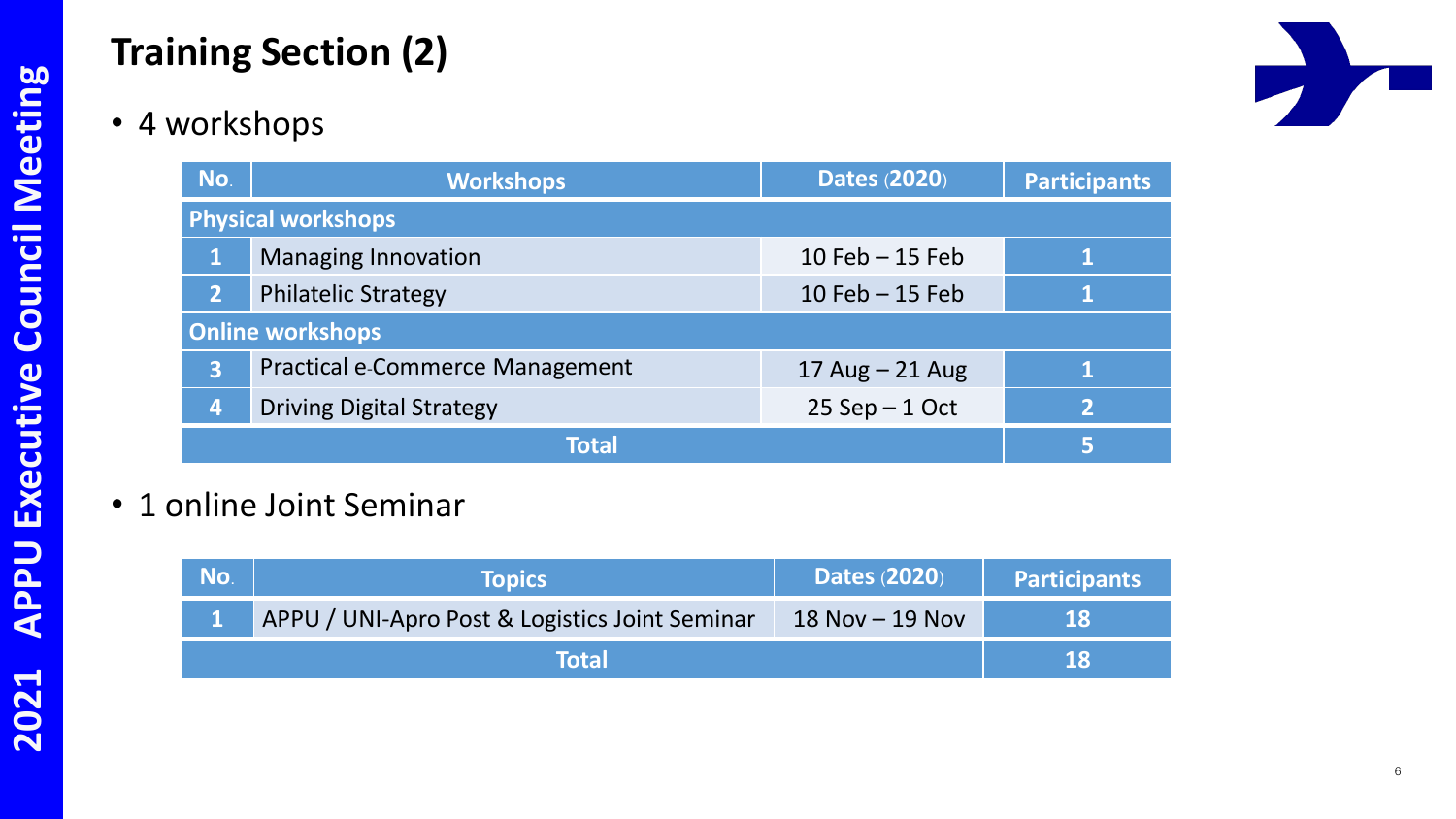### **Training Section (3)**

• 8 Interactive Online Training Programme (IOTP) sponsored by the UPU

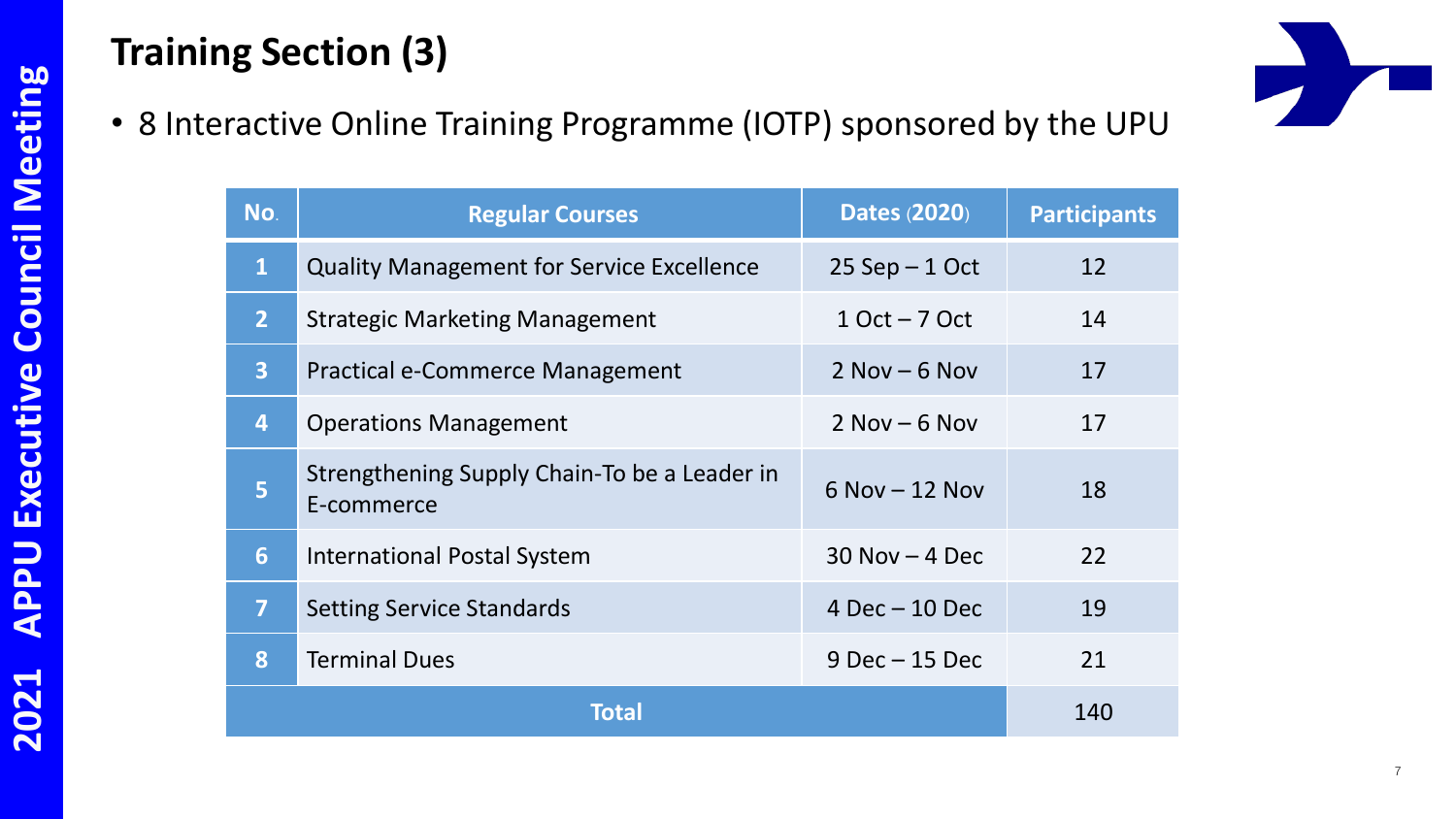#### **Training Section (4)**



In 2021, from January to March, the Training Section completed the following training:

- 4 regular courses;
- 6 Interactive Online Training Programme (IOTP) sponsored by China via the UPU.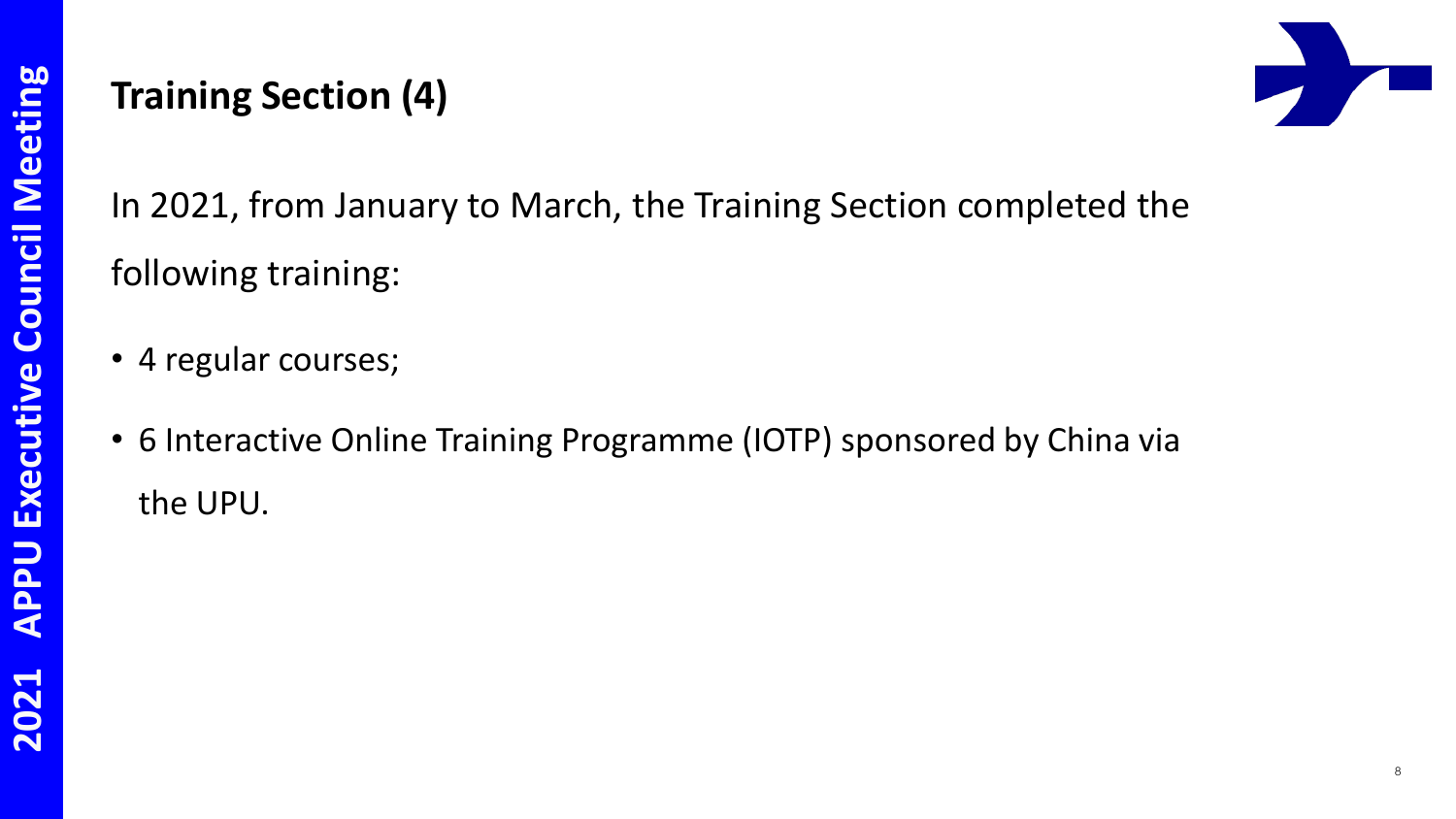#### **Consultancy Section – RTCAP (1)**



#### **In 2020, RTCAP conducted the following items:**

- an online IPS/ IPS.POST question and answer (Q&A) session on 2 September;
- an online IPS/IPS.POST training workshop from 30 November to 4 December;
- an online IPS / IPS.POST system from 15 to 17 December.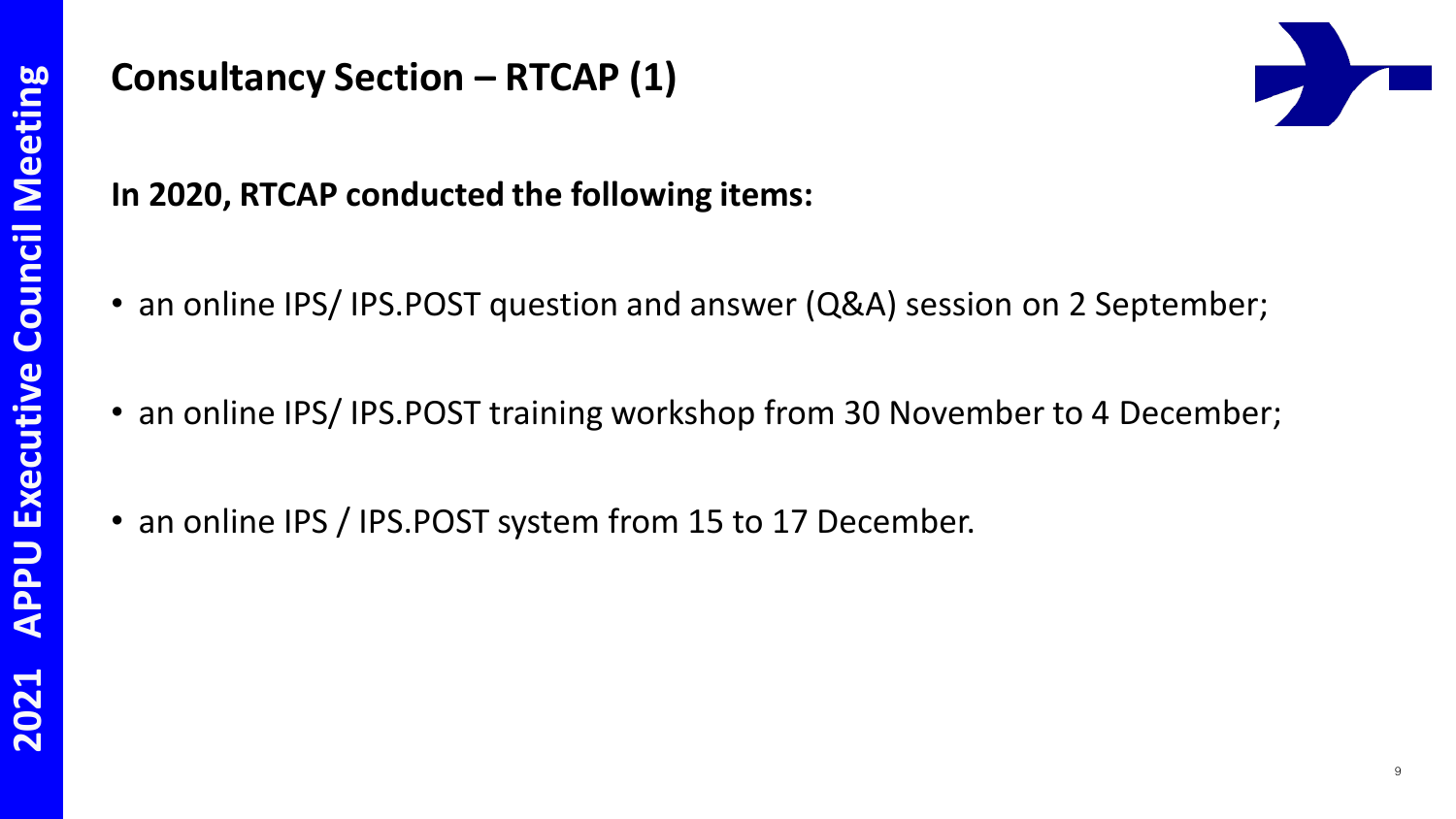#### **Consultancy Section – RTCAP (2)**



- RTCAP conducted the revision of their new national postal policy in the evolving environment of postal services, especially to meet the rapidly changing e-commerce business for the Ministry of Post and Telecommunications of Cambodia in early this year.
- RTCAP continues providing consultancy services to the technical and general enquiries related to the mail applications and the EDI transmission for users in the region.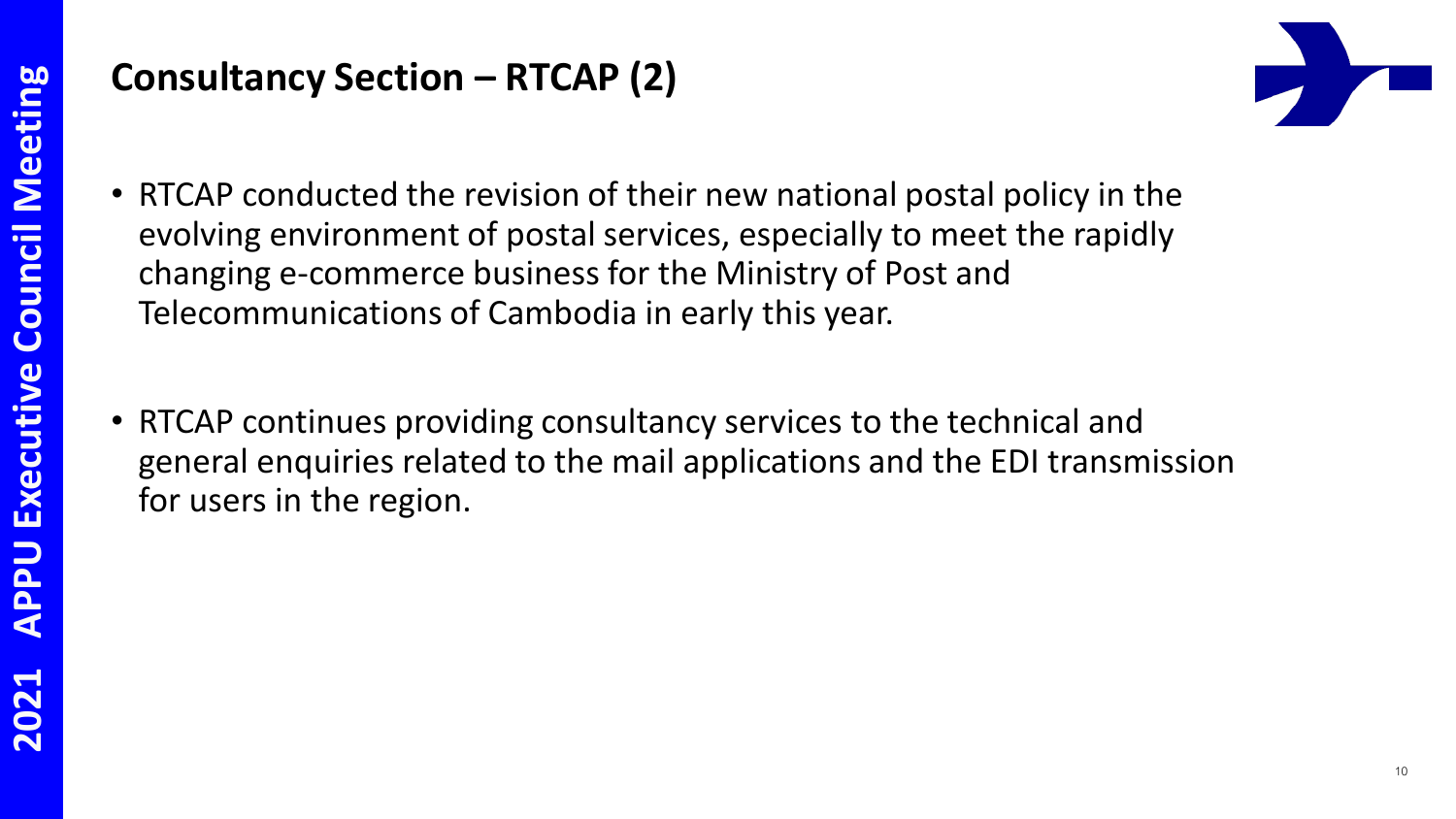### **Consultancy Section – RTCAP (3)**

# 

#### RTCAP voluntary contribution in 2020 was US\$ 62,297.49

| <b>2020 Voluntary Contributions</b> |               | <b>Total (USD)</b> |  |
|-------------------------------------|---------------|--------------------|--|
| $\overline{\mathbf{1}}$             | <b>Bhutan</b> | 480.04             |  |
| $\overline{2}$                      | China         | 4,967.55           |  |
| $\overline{\mathbf{3}}$             | Fiji          | 490.32             |  |
| $\overline{4}$                      | India         | 4977.52            |  |
| 5                                   | Japan         | 40,000.00          |  |
| $6\phantom{1}$                      | Laos          | 475.32             |  |
| $\overline{\mathbf{7}}$             | <b>Nepal</b>  | 491.85             |  |
| 8                                   | Philippines   | 975.24             |  |
| 9                                   | Singapore     | 5,000.00           |  |
| <b>10</b>                           | Sri Lanka     | 1,980.33           |  |
| 11                                  | Thailand      | 1,500.00           |  |
| 12                                  | Vietnam       | 959.32             |  |
|                                     | <b>Total</b>  | 62,297.49          |  |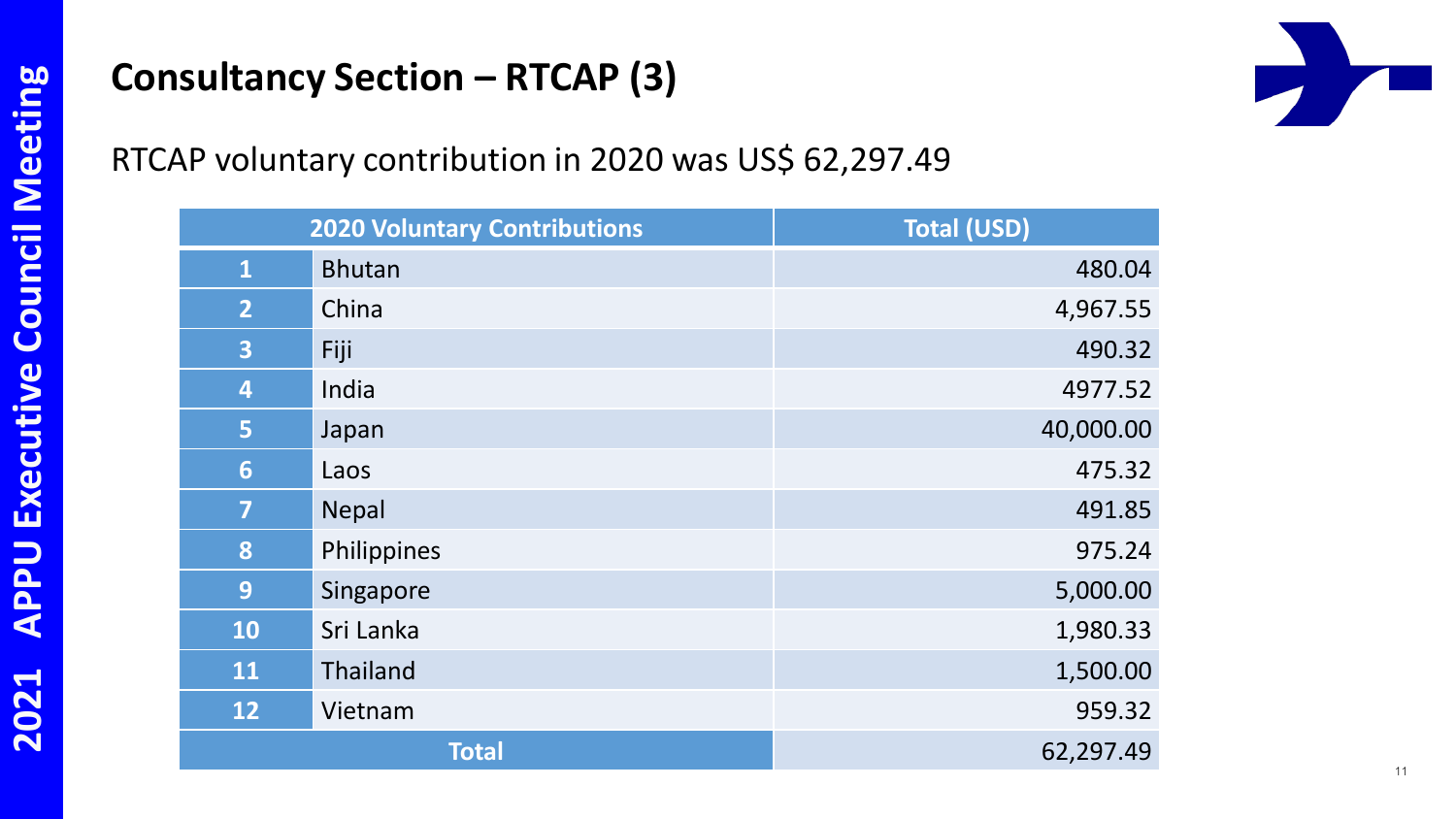#### **Consultancy Section – RTCAP (4)**

RTCAP expenditure in 2020 was US\$ 54,210.43

| <b>Disbursements</b>                                     | <b>Total (USD)</b> |
|----------------------------------------------------------|--------------------|
| Staff salary*                                            | 50,350.00          |
| <b>Medical Insurance</b>                                 | 256.21             |
| <b>Accommodation</b>                                     | 3,325.00           |
| <b>Telecommunication / Postage</b>                       | 268.05             |
| Airfare / Travel / Allowance                             |                    |
| <b>Computer / Equipment / Maintenance</b><br>/Stationery | 11.17              |
| <b>Miscellaneous</b>                                     |                    |
| Total                                                    | 54,210.43          |

\* Salary from mid-march to December (9.5 months)

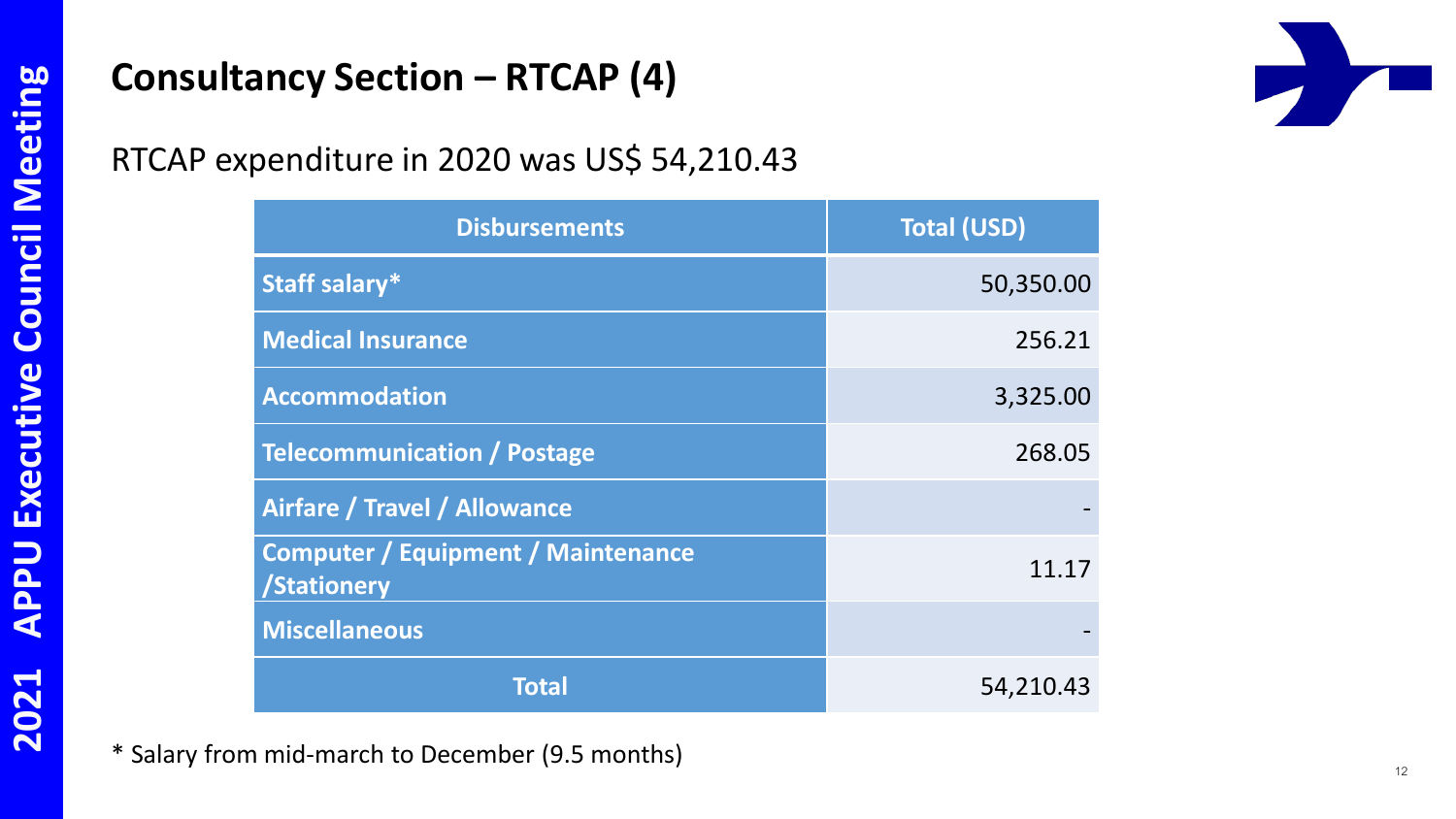#### **Consultancy Section – RTCAP (5)**

#### **Relocation**

- The budget was set at US\$ 4,000.
- The expenditure was US\$ 1,268.80.
- The expenditure was less than the budget at US\$ 2,731.20

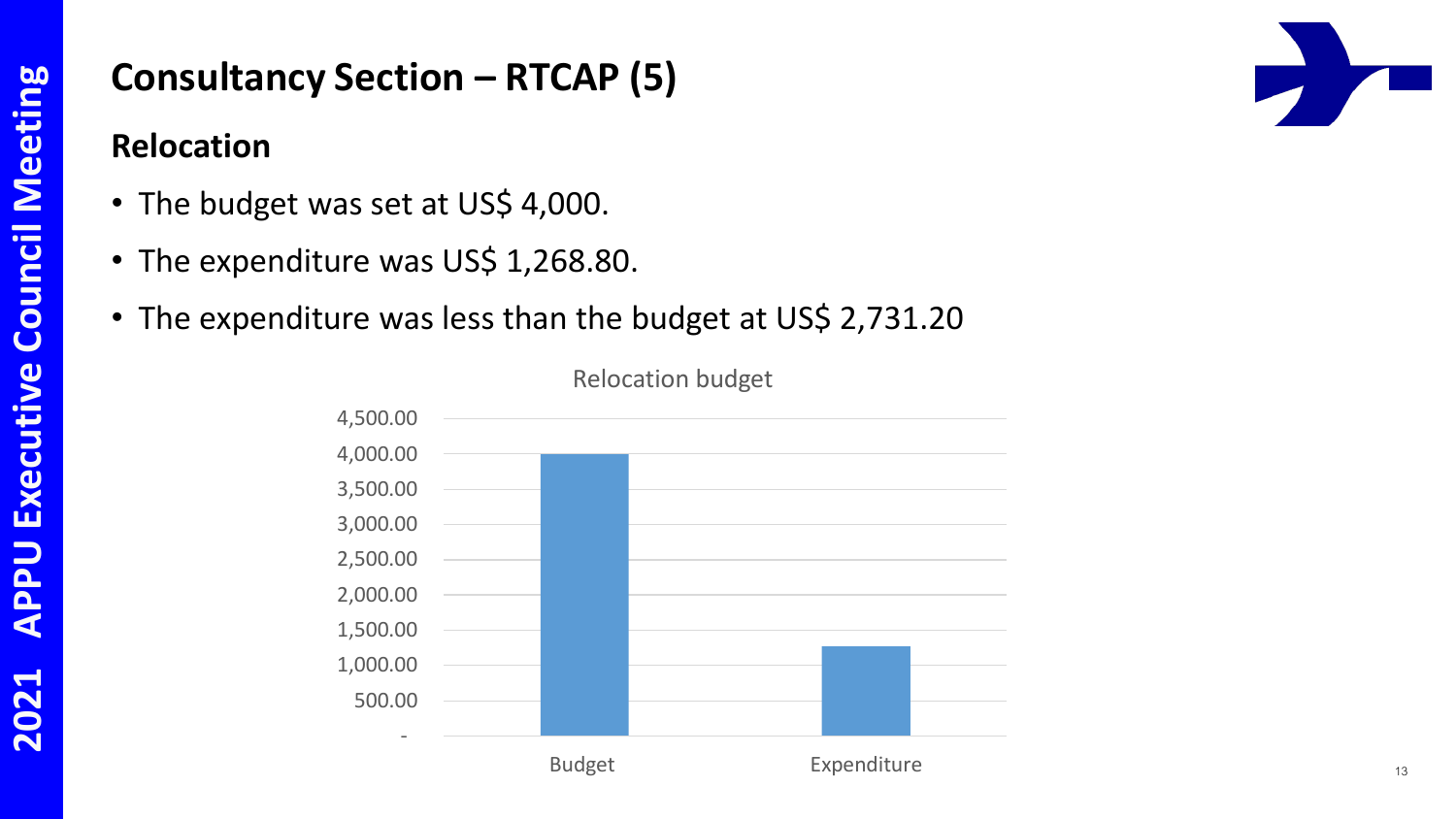#### **Consultancy Section – RTCAP (6)**



- The estimated voluntary contribution for the year 2022 and 2023 is USD 62,000 annually.
- The estimated expenditure is approximately USD 86,628 per year.
- The excess expenditure of USD 24,628 will be drawn from the balance of RTCAP Special Activity Fund.